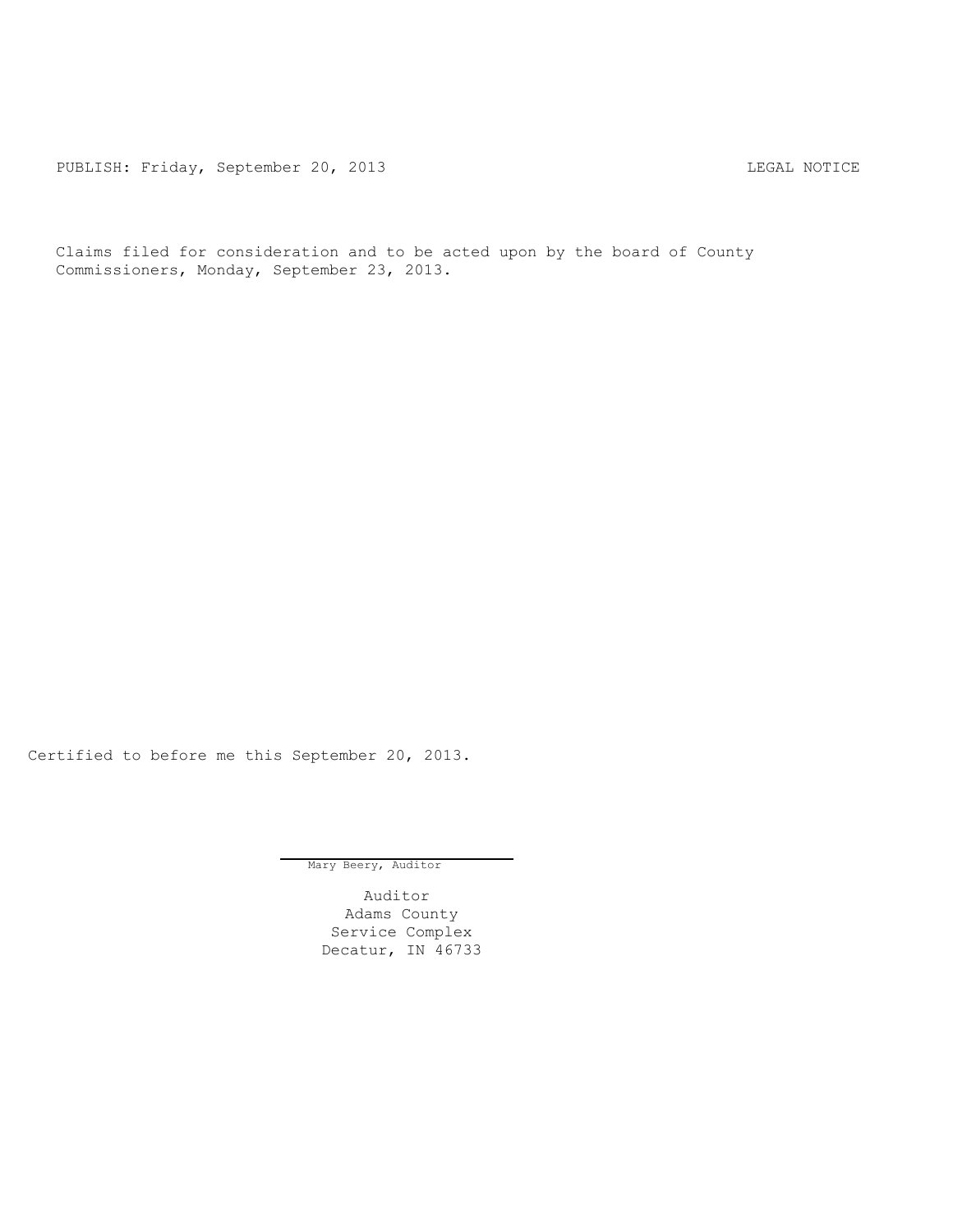

## **Claims Docket for Newspaper Adams County, Indiana**

## For Period: **8/27/2013** to **9/9/2013**

*313 W. Jefferson St. Decatur, IN 46733 (219) 724-2600*

## Date Claims to be Paid: **9/23/2013**

| <b>Vendor</b>                        | Amount    | <b>Vendor</b>                            | Amount     |
|--------------------------------------|-----------|------------------------------------------|------------|
| Adams Memorial Hospital              | 182.12    | <b>Adams County Treasurer</b>            | 172,596.00 |
| <b>AIT Laboratories</b>              | 305.00    | Indiana Michigan Power                   | 14,158.28  |
| Arnold Lumber Co., Inc.              | 5.25      | Baker And Sons Plumbing &                | 60.00      |
| Berne Ready Mix                      | 658.89    | Berne Hardware Company, Inc.             | 11.94      |
| Berne Tri-Weekly News                | 15.27     | Suburban Propane                         | 257.50     |
| <b>BSN</b> Sports Inc                | 1,187.53  | <b>Charles Bowers</b>                    | 2,333.33   |
| Chet's Pest Control                  | 30.00     | Cintas Location #338                     | 45.00      |
| City Of Decatur                      | 1,777.72  | Decatur True Value                       | 355.23     |
| Complete Printing Service            | 1,043.00  | Courtesy Ford, Inc.                      | 284.16     |
| Craigville Telephone Comp            | 119.00    | Decatur Daily Democrat                   | 510.16     |
| <b>Decatur Dental Services</b>       | 95.55     | Decatur Postmaster                       | 460.00     |
| Decatur Tire Center                  | 18.50     | Stimpson, Richard P.                     | 150.00     |
| Douglas L. Bauman                    | 140.00    | Erie Haven                               | 457.30     |
| Gordon Food Service                  | 2,399.47  | Hilty Engine Service                     | 584.99     |
| I C O Training Fund                  | 12.00     | Indiana State Police                     | 151.00     |
| The Janitors Supply Company, Inc.    | 130.00    | K-Mart                                   | 79.09      |
| Kiess Electric                       | 509.61    | Landis & Sons Drainage                   | 186.75     |
| Lehman Feed Mill                     | 192.50    | MR Screenprinting LTD                    | 158.70     |
| Manatron                             | 97.09     | Mind's Eye Graphics                      | 3,181.89   |
| Monroe Water Department              | 185.13    | Parrish Electric Motor Sp                | 11.02      |
| Portland Motor Parts, Inc            | 888.58    | Selking International                    | 166.93     |
| St. Joseph Health Systems, LLC       | 835.00    | Print Shop                               | 608.15     |
| Top Supply Company                   | 181.93    | Tractor Supply Credit Plan               | 37.98      |
| Tri-State First Aid                  | 32.10     | Wal-Mart / GEMB                          | 176.21     |
| Welder Services, Inc.                | 45.72     | West Payment Center                      | 484.00     |
| Zwick And Jahn Funeral Home          | 100.00    | Swiss City Veterinary Clinic             | 370.00     |
| Adams County Automotive Supply, Inc. | 89.54     | J. L. Manufacturing & Fab.               | 234.50     |
| Croy Machine & Fabrication, Inc.     | 315.88    | Angie White                              | 47.52      |
| Purdue University                    | 2,760.84  | Adam T. Miller                           | 50.00      |
| Waste Management                     | 311.10    | Indiana Assoc. Of County Commissioners   | 290.00     |
| <b>B</b> Secure Alarm Systems        | 53.21     | Mary Beery                               | 10.13      |
| Sirchie                              | 49.25     | Decatur Veterinary Hospit                | 25.00      |
| Don Myers Plumbing                   | 1,499.41  | Rhonda Kahlert                           | 327.88     |
| W. A. Jones And Son                  | 119.74    | Northern District Clerks                 | 40.00      |
| Public Agency Training Co            | 1,390.00  | Zurcher's Best-One Tire & Auto Care, Inc | 511.25     |
| Tom Magnan/Special Needs             | 276.56    | Kristina Nichols                         | 17.60      |
| Indiana Dept. Of Workforc            | 1,210.00  | Donald Kuhn                              | 576.96     |
| Benicomp, Inc                        | 17,646.52 | Alcopro                                  | 129.00     |
| Harvest Land Co-op                   | 1,866.83  | Wal-Mart                                 | 39.73      |
| Adams County Truck Repair, Inc.      | 304.20    | Advanced Imaging Solutions, Inc.         | 37.65      |
| <b>Fastenal Company</b>              | 538.47    | Park Center, Inc.                        | 56.19      |
| Southeastern Equipment Company       | 1,035.80  | Ian Gilbert                              | 22.17      |
| Kim A. Fruechte                      | 50.00     | <b>Edwin Ford</b>                        | 250.38     |
| Kendall Electric, Inc.               | 214.22    | <b>Uricks Trucking</b>                   | 616.00     |
| Larry Weaver                         | 203.72    | <b>HPS</b>                               | 975.00     |
| Deborah A. Schantz                   | 759.65    | <b>Stationair's Express</b>              | 1,066.66   |
| ReusserDesign                        | 75.00     | Holly L. Degitz                          | 70.40      |
| Habegger's Ace Lumber #4488          | 24.98     | Schwartz Blacksmith, LLC                 | 13.40      |